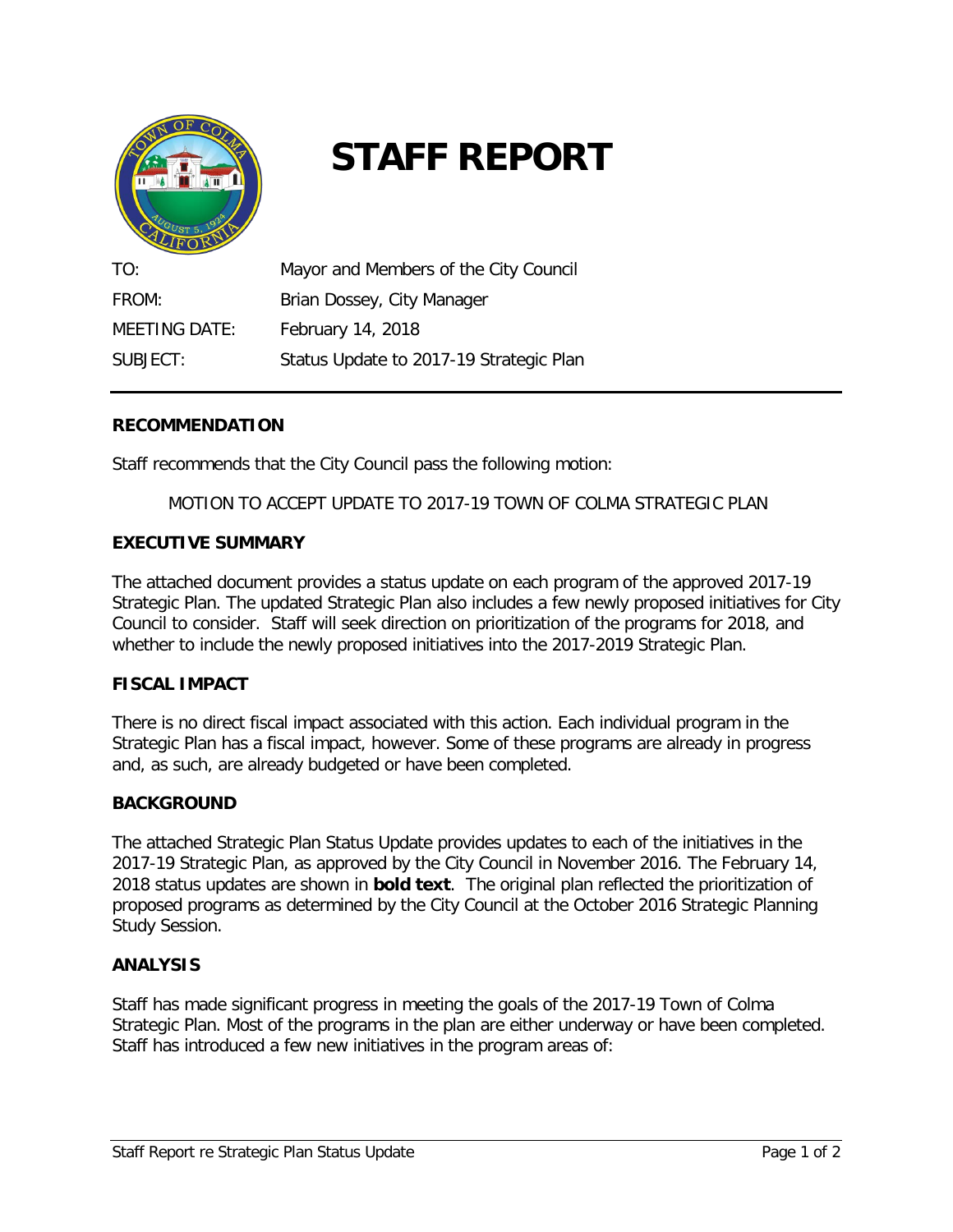- 1. Climate Action Plan
- 2. Economic Development
- 3. Quality of Life

# **Council Adopted Values**

Accepting the status update to the Strategic Plan is a responsible action because it provides certainty of the framework of priorities for Staff to follow. The goals and programs of the Strategic Plan consider the Town's long-term financial stability and promote innovation and vision for the Town's operations as well.

#### **Sustainability Impact**

Several components of the Strategic Plan directly further the Town's Climate Action Plan and sustainability efforts.

#### **Alternatives**

The Council could not accept the status update and could, instead, direct staff to bring back a more comprehensive review of the Plan.

#### **CONCLUSION**

Staff recommends the Council pass a motion accepting the status update.

#### **ATTACHMENTS**

A. Status Update to 2017-19 Strategic Plan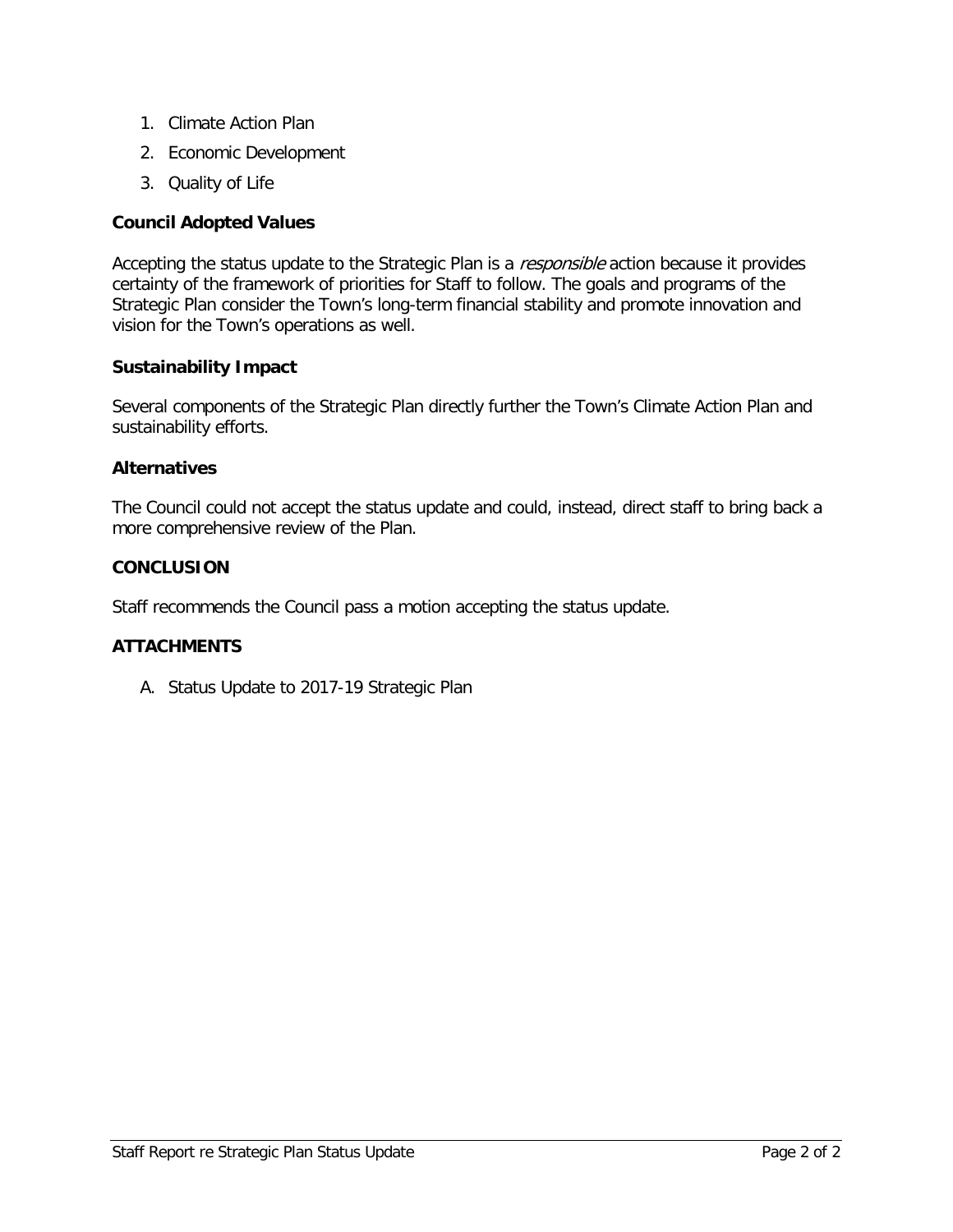# **2017-19 STRATEGIC PLAN**

#### **Value Statement**

Treat all persons, claims and transactions in a fair and equitable manner.

Make responsible decisions by taking the long-range consequences into consideration.

Base decisions on, and relate to each other with honesty, integrity and respect.

Be innovative in improving the quality of life in our business and residential communities.

| Area:            | Significant<br><b>Mandates</b>                   | <b>Town</b><br><b>Operations</b>                                           | <b>Economic</b><br><b>Development</b>                                            | <b>Financial</b><br><b>Planning</b>                             | <b>Quality of</b><br>Life                                                                   |
|------------------|--------------------------------------------------|----------------------------------------------------------------------------|----------------------------------------------------------------------------------|-----------------------------------------------------------------|---------------------------------------------------------------------------------------------|
| <b>Goals:</b>    | Ensure<br>compliance<br>with the law             | Ensure<br>friendly,<br>efficient and<br>timely delivery<br>of services     | Implement<br>three<br>programs<br>from the<br>Economic<br>Development<br>Plan    | Ensure long-<br>term<br>financial<br>health                     | Make our<br>Town safe,<br>clean and<br>attractive                                           |
|                  | Update<br><b>General Plan</b>                    | Complete<br><b>Town Hall</b><br>Renovation                                 | Prepare Auto<br>Row<br>improvements<br>and Master<br>Plan                        | Prepare plan<br>to address<br>unfunded<br>liabilities           | Offer more<br>community-<br>based<br>programs                                               |
| <b>Programs:</b> | Implement<br>Federal/State/<br>Local<br>Mandates | Increase the<br>use of<br>technology to<br>enhance<br>customer<br>services | Commit<br>resources to<br>developing a<br>hotel business                         | Study<br>feasibility of<br>establishing<br>Lighting<br>District | Continue<br>Police<br>Department<br>outreach to<br>residents and<br>youths                  |
|                  | Implement<br><b>Climate Action</b><br>Plan       | <b>Body Camera</b><br>implementation<br>for Police<br>Department           | Commit<br>resources to<br>support<br>expansion or<br>relocation of<br>businesses | Study<br>Feasibility of<br>Sewer<br>Enterprise<br>Fund          | Increase<br>Access to<br>Residents/<br><b>Businesses</b> for<br>Quality of<br>Life Programs |

# **Goals and Priority Programs**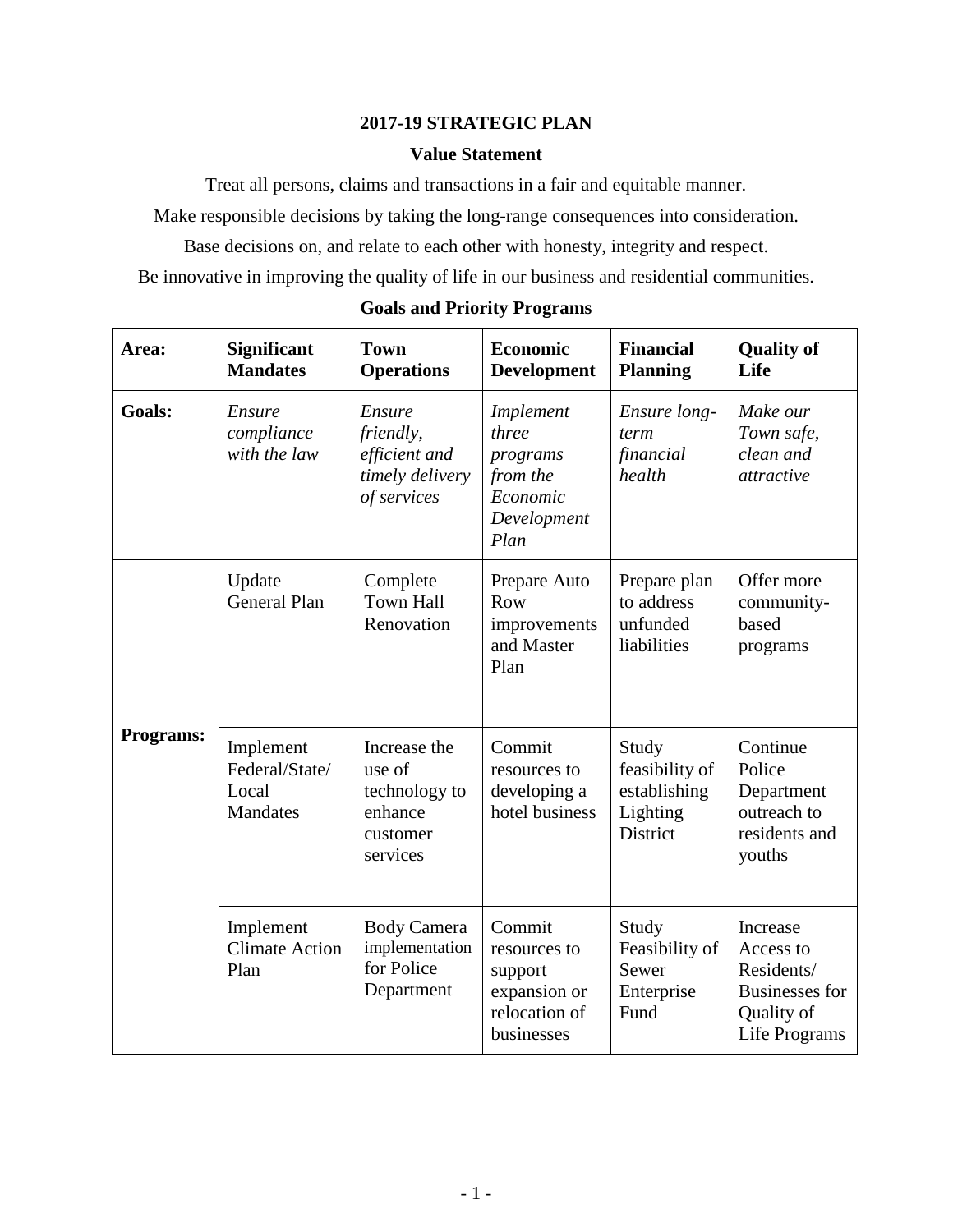#### **DETAILED PROGRAM DESCRIPTIONS**

*Priority Programs are shown with an Asterisk \**

#### **Significant Mandates**

#### *Update General Plan\**

Description: The Planning Department is continuing work on updating the General Plan and plans to complete the following during the timeframe of this strategic plan:

- o Safety Element update that is consistent with the Local Hazard Mitigation Plan.
- o Land Use Element update incorporating the Urban Design Study.
- o Circulation Element update.
- o Noise Element update.
- o Open Space and Conservation Element update.
- o Hiring of consultant and draft of Program Environmental Impact Report (PEIR).

#### **STATUS FEBRUARY 2018:**

**The Planning Department is working on drafts of the Safety Element, Land Use Element and Open Space Elements.** 

#### **GOALS FOR 2018**

**The Planning Department intends to present these elements to the City Council in 2018. Draft completion of the remaining elements and the hiring of a consultant to work on the Program Environmental Impact Report (PEIR) are scheduled for fiscal year 2018-19.**

#### *Implement Local/State/Federal Mandates\**

Description: The programs listed in this section are required under either local, state or federal mandates.

- American with Disabilities Act (ADA) Implementation Plan: The seven-year ADA Self Evaluation and Transition Plan that was adopted by City Council in November 2010 will conclude with the completion of the Town Hall renovation project in the fall 2017. Over the next two years staff will continue to monitor and evaluate programs, facilities, streets, and sidewalks ensuring compliance under the ADA. The following actions are planned during the timeframe of this strategic plan:
	- o Prepare ADA Self Evaluation & Transition Plan update to City Council
	- o Prepare barrier removal plan for section(s) of Mission Road improving accessibility
	- o Conduct ADA Customer Service Training

# **STATUS FEBRUARY 2018:**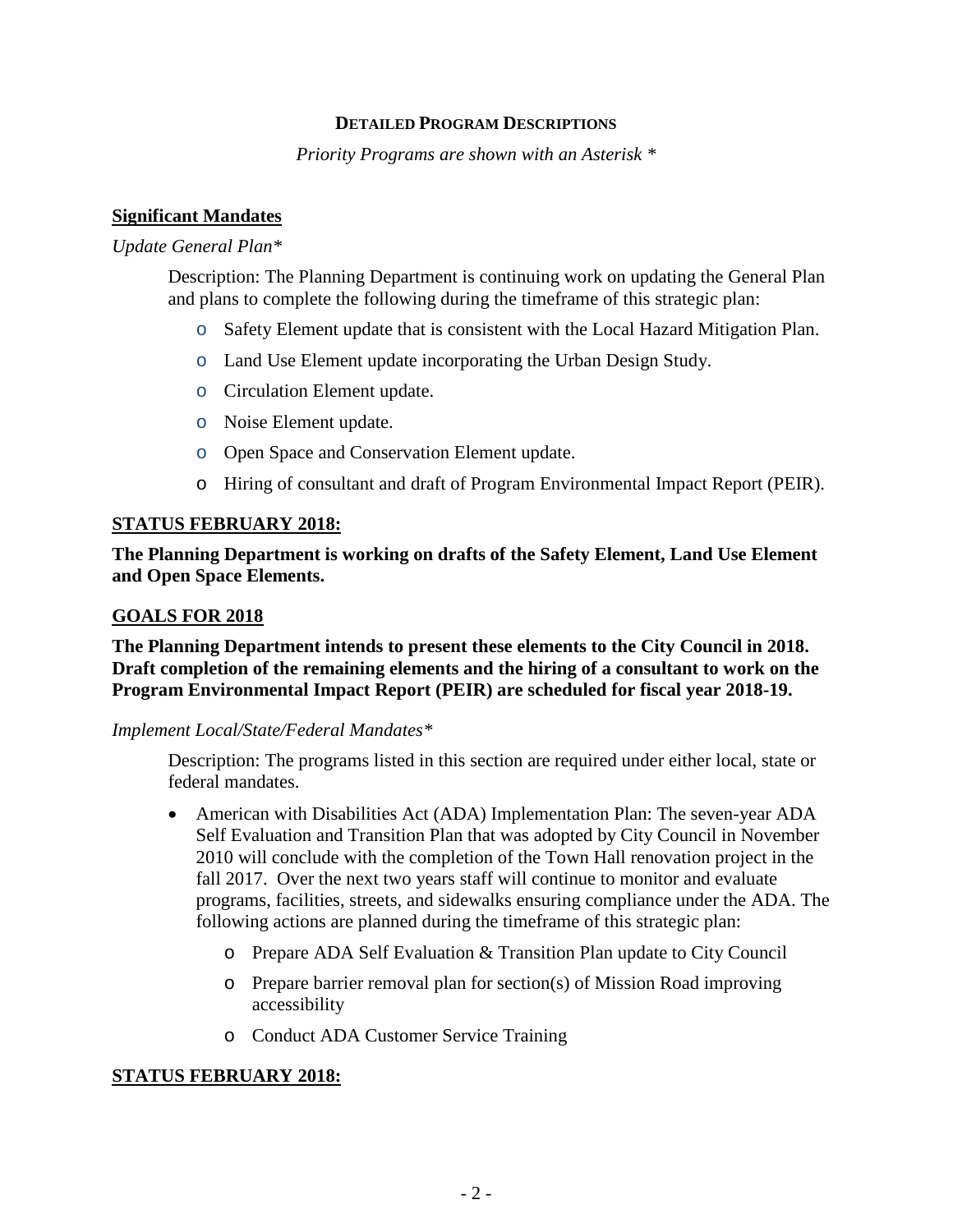**The ADA Self Evaluation and Transition Plan update was postponed until completion of the Town Hall project. Once the Town Hall project is complete, staff will update the City Council on the seven-year ADA Transition Plan. Staff will continue to monitor for ADA barriers, and schedule them for mitigation and removal based on priority and available funding.**

**Upon completion of Veteran's Village Housing Project (2019) and the Town's Capital Improvement Program (CIP #903) Mission Road project, ADA barriers along the east side of Mission Road should be removed and accessibility for pedestrians and bicyclists enhanced.**

# **Staff conducted ADA customer service training in the spring of 2017 and will do so again in 2019.**

- Local Hazard Mitigation Plan (LHMP): The Planning Department and other Town Departments will work with San Mateo County to implement action items identified in the LHMP. The following actions are planned during the timeframe of this strategic plan:
	- o Develop a full Continuity of Operations (COOP) for Town government.
	- o Coordinate and assist in the development of COOP plans for the Town's cemeteries.
	- o Establish a public/private partnership program between the Town of Colma and the private owners of identified critical facilities, including the Town's cemeteries and large retailers.
	- o Develop a Debris Management Plan in coordination with jurisdictional partners.
	- o Identify and equip an alternative EOC location in case of primary EOC disruption or destruction.
	- o Develop an outreach campaign for encouraging Colma residents and daily commuters into Colma to sign up for SMC Cell Phone Alert notifications.
	- o Develop a standing Master Services Agreement with the Colma Fire Protection District to formalize the existing administrative and technical services relationships.
	- o Continue to support the County actions in the LHMP.

# **STATUS FEBRUARY 2018:**

**The Public Works Department has supported the efforts to move this program forward. The most significant accomplishment was to join a cooperative agreement(s) allowing the Town's Public Works and Building Department to share services, labor and equipment with agencies throughout the County.**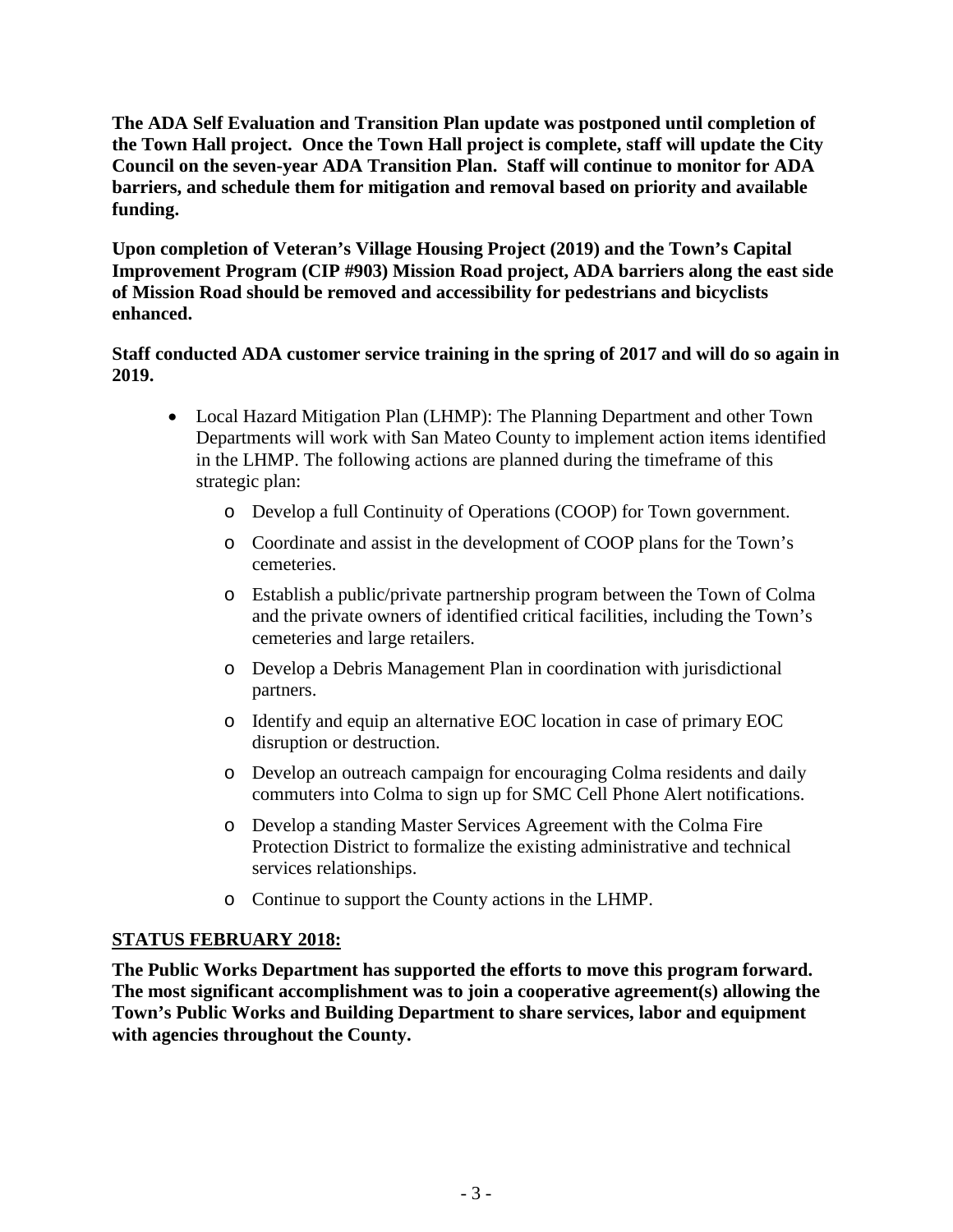**The Colma Police Department has identified the Broadmoor Police Department Emergency Operations Center as the Town's alternate location in case Colma's primary Emergency Operations Center is disrupted or destroyed.**

**Colma Police Department staff has handed out SMC Alert information and made efforts to sign up those residents who came to the Colma Police Department to renew their parking permits. Commander Lum also presented the importance of registering for SMC Alerts at a fall City Council meeting and the Mayor proclaimed October 25th to be SMC Alert Day. Detective Marchetti presented on how to sign up at a couple of Senior Luncheons this past fall.**

**Information on how to sign up for SMC Alerts has been publicized via social media, Livewire and Neighborhood Watch. There is also SMC Alert information available for the public at every City Council meeting at the side table. Staff will continue to publicize the importance of SMC Alerts at the February 21, 2018 "Are You Ready" disaster preparedness workshop and throughout the remainder of the year.** 

# **GOALS FOR 2018**

**In 2018, staff will work towards solidifying agreements with the various cemeteries and businesses that would allow us to share and/or acquire resources when a disaster takes place.** 

**Staff will also look to establish a plan with Republic Services, the Town's solid waste hauler, that may be able to assist and manage a temporary disposal site, and the various logistical hurdles that come with managing such a site. It is imperative to secure a site or two where this could take place.** 

- California Drought Response: The following actions are planned during the timeframe of this strategic plan:
	- o Continue to look for ways to reduce municipal water use by updating irrigation systems and selective removal of turf from Town-owned facilities (lawn areas at police station and Creekside villas).
	- o Continue to offer water rebates to residents (up to \$2,000 total budgeted in each fiscal year).
	- o Continue to work with Colma cemeteries and the Resource Conservation District (RCD) to implement recommendations on the water audits prepared for cemeteries and to look for grant funding opportunities to make improvements.
	- o Continue to work with Daly City, Cal Water and the SFPUC on the recycled water system currently under study.
	- o Review alternative landscaping and land use schemes for the Town's center line medians that meet drought conditions that still have aesthetic value to the community at large.

#### **STATUS FEBRUARY 2018:**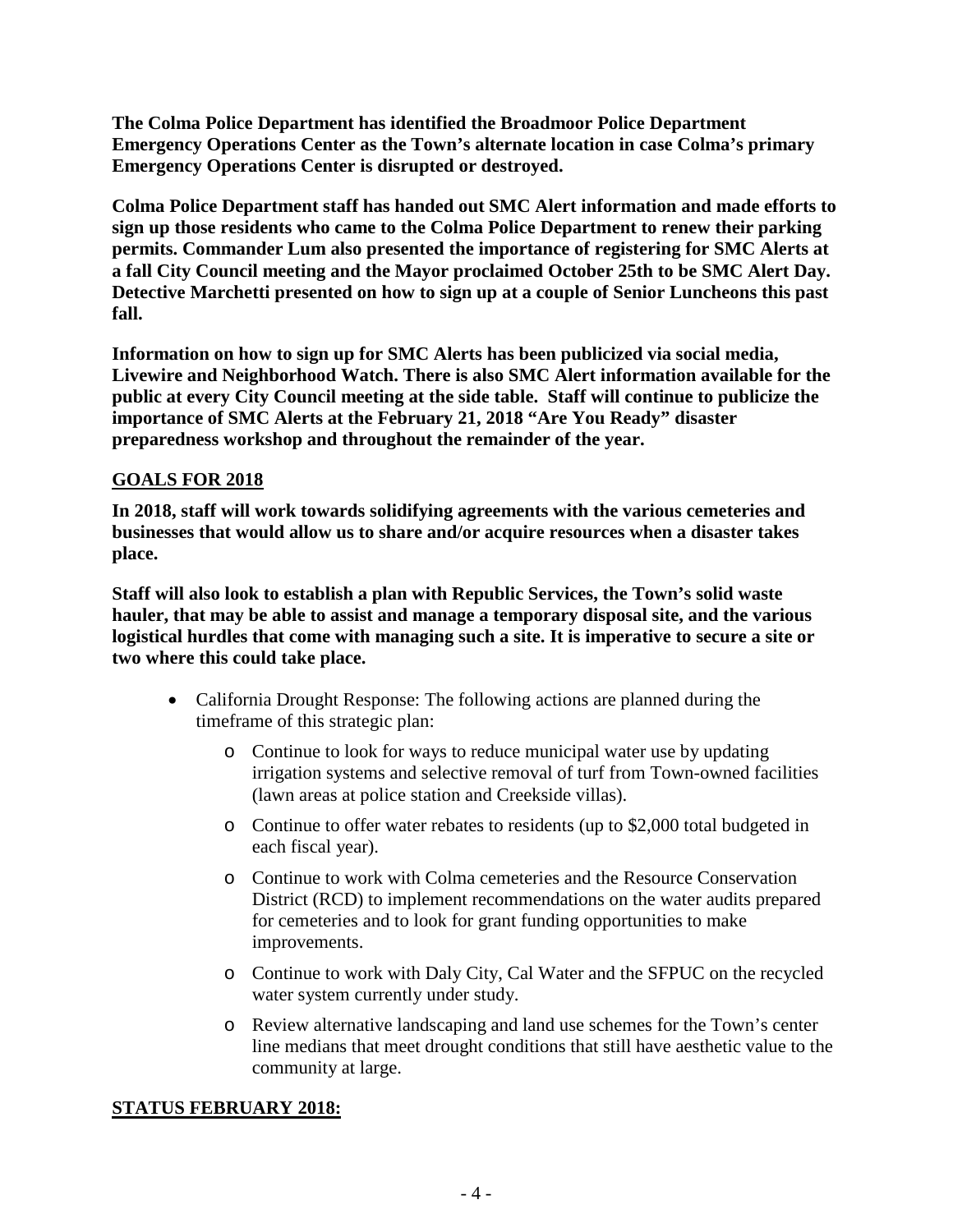**The Public Works Department continues to be diligent in reducing water usage in the various landscaping venues at the various Town-owned facilities and in the Right of Way medians. Without removal of the Town-owned facility turf areas, the Public Works crew along with the Town's contract maintenance firm stretched the watering cycle to a point where the lawn areas are on the verge of being stressed. In other words, staff is trying to use the least amount of water possible. The Public Works Department has abstained (under the Governor's mandate) from irrigating the highway and street turfed medians.** 

**Town staff sponsored outreach meetings with Daly City and San Francisco Water to help promote the advancement of a reclaimed water system potentially coming into the Town.** 

**Staff continues to offer water rebates to residents; however, only one rebate was requested in 2017.**

**Staff completed water and energy efficiency assessments for five cemeteries in partnership with Resource Conservation District (RCD). Staff will continue to partner with RCD to coordinate on potential grants for implementation of water and energy conservation measures that were recommended in the assessments.** 

**City Council adopted a resolution to participate in the Mayors Climate Network supporting climate protection programs and working to meet the goals of the Paris Climate Protection Agreement.** 

# **GOALS FOR 2018**

**The Public Works Department will explore establishing a long-term plan regarding turf at certain facilities and the Right of Way medians. The plan will:** 

- **Identify the facilities and Right of Way medians that need to be addressed.**
- **Review drought resistant landscape designs including irrigation changes.**
- **Develop a capital program (CIP) for landscape replacement within the Right of Way medians including funding expectations.**
- **Estimate annual costs for long term maintenance of medians.**
- **Explore funding opportunities and options, present to City Council (possibly establish an assessment district, for example, Street Light and Landscape District, research potential grants and explore use of the general fund).**
- **Continue to work with Daly City and San Francisco Water (SFPUC) to help promote the advancement of a reclaimed water system coming into the Town.**
- **Staff will continue to offer water rebates to residents.**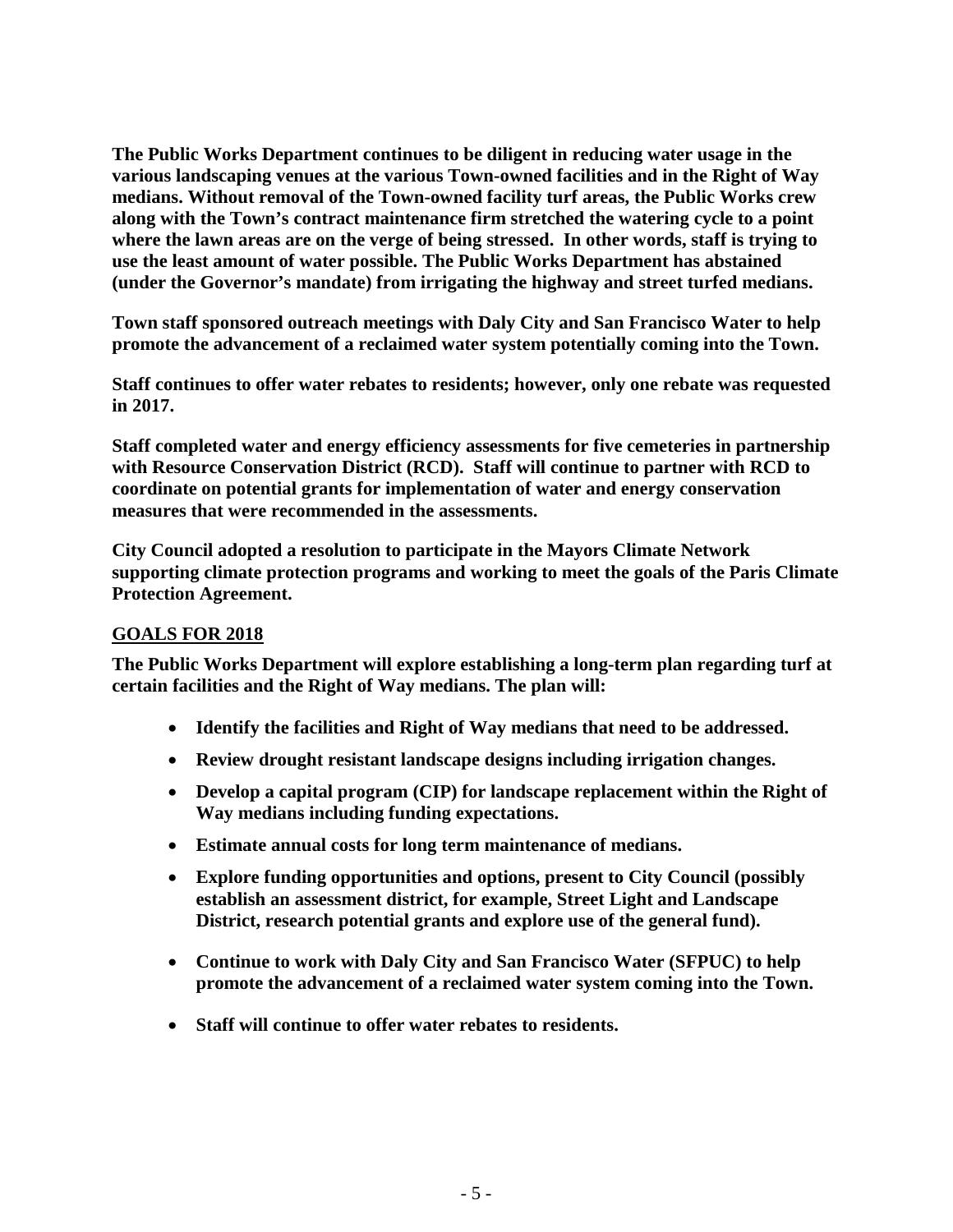# *Implement Town's Climate Action Plan\**

Description: AB32 and newly adopted SB 32 established statewide greenhouse gas (GHG) reduction targets. The Town's Climate Action Plan (CAP) contains programs and policies that will facilitate Colma achieving reduction targets and improve the quality of life for those who live, work and visit Colma. During the timeframe of this strategic plan staff will:

- o Study feasibility of transitioning to a paperless office and implementation of a centralized purchasing system to decrease waste.
- o Continue to promote to residents free or low-cost programs and rebates that increase energy efficiency, conserve water or promote alternative transportation.
- o Continue to promote to businesses free or low-cost programs that increase energy efficiency, conserve water, divert solid wastes, or support alternative transportation for employees.
- o Continue to look for opportunities to reduce municipal GHG emissions and reduce waste.
- o Continue to participate in the Mayor's Water Conservation Challenge.
- o Continue involvement with San Mateo County Energy Watch and continue to follow regional and state trends and regulations.
- o Continue to work with Republic Services, residents and businesses to increase waste diversion rates.
- o Continue Colma Creek clean-up, Town-wide clean-up and garage sale.
- o Continue Section 132 pre-tax transportation cost program.
- o Continue hosting break station for Bike to Work day.

# **STATUS FEBRUARY 2018:**

**Town staff completed compliance reporting to the state agency, CalRecycle, who enforces state mandate AB 939 to meet or exceed 50% diversion from landfill. Colma is in compliance with AB 939. Staff completed additional compliance reporting for AB 341 (large business recycling requirements) and AB 1826 (requires businesses to recycle organics/food). Colma is in compliance with both mandates***.* 

**Town staff used grant funds from the CalRecycle and City and County Payment Programs to purchase new recycling and trash containers for bus stop locations and Town facilities**

# **GOALS FOR 2018**

**Town staff will continue to meet with Republic Services staff on site at various Colma businesses ensuring compliance by the hauler and businesses in diversion mandates set by AB 1826 and AB 341.** 

**The Public Works Department will finalize procuring an energy efficiency grant from the San Mateo County Energy Watch Program/CCAG Project for \$50,000 to update lighting**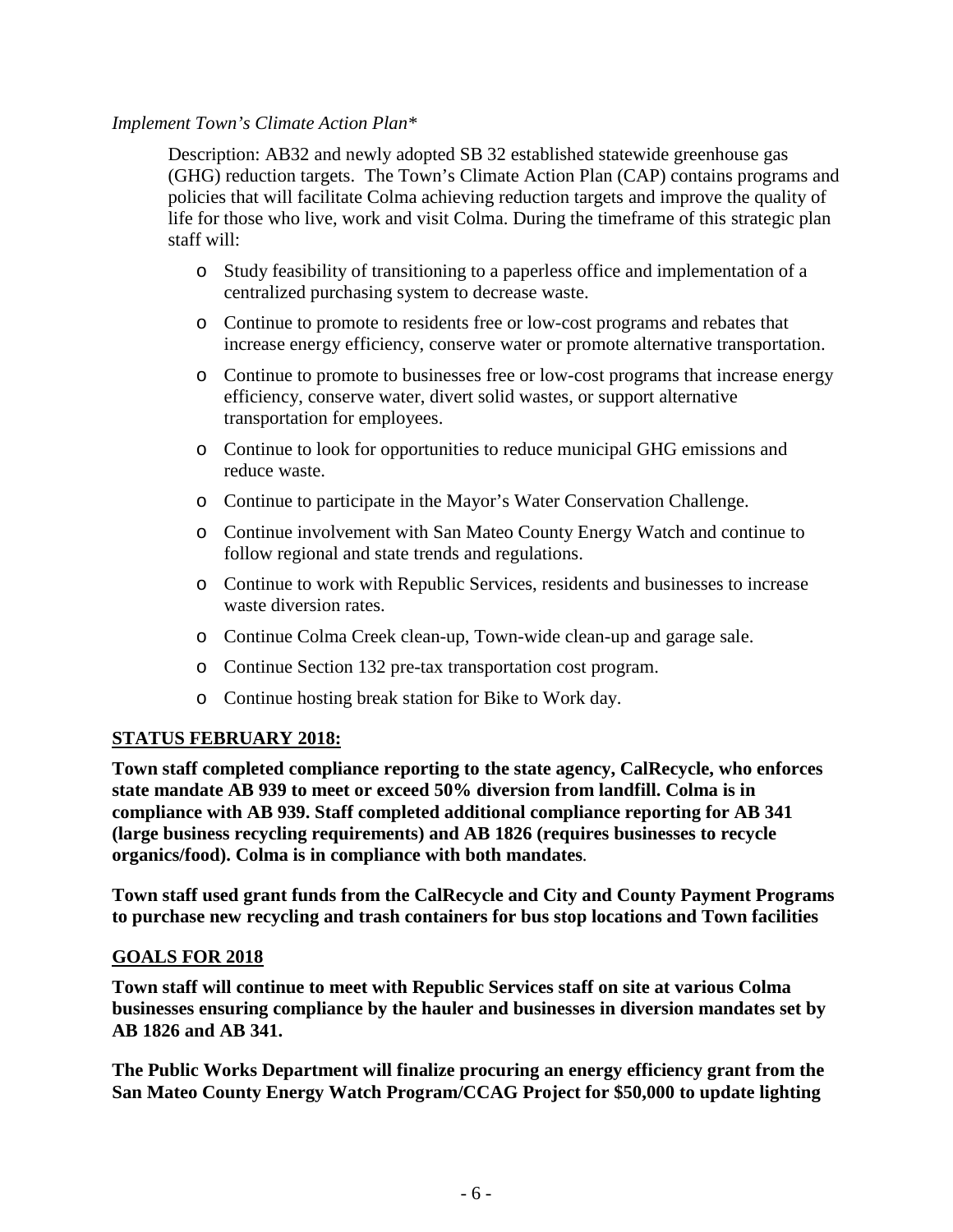**and mechanical systems at the Police Department, Colma Community Center and Sterling Park Recreation Center.** 

**Town staff will continue to promote new programs as identified in Republic Services franchise agreement for residents and business. The goal is to expand on household hazardous waste, e-waste, shredding events and compost giveaways, and business outreach improving recycling/organics practices.** 

**Town staff will apply for funding through CalRecycle and City and County Payment Programs, to purchase new recycling and trash containers to meet Town facilities or other Right of Way needs.**

**Staff will continue with the following programs in 2018:** 

- o **Continue to promote to the residential community free or low-cost programs and rebates that increase energy efficiency, conserve water or promote alternative modes of transportation.**
- o **Continue to participate in the Mayor's Water Conservation Challenge.**
- o **Continue Colma Creek clean-up, Town-wide clean-up and garage sale.**
- o **Continue Section 132 pre-tax transportation cost program.**
- o **Continue hosting break station for Bike to Work day.**
- o **Business outreach workshop/lunches that promote energy conservation (Minimum two times a year).**
- o **Report back to the City Council on the status of meeting the goals with in the Town Climate Action Plan and the States requirements set with AB32 and SB 32.**

#### *Proposed New Initiative to Town's Climate Action Plan*

Move to 100% Peninsula Clean Energy (With City Council approval) from 50% at Town operated facilities.

# **Town Operations**

*Renovate Town Hall\**

Description: The Town Hall Renovation Project has been broken down into six phases. Four of the six phases are either completed or will be completed by the end of 2016. The status of the final two phases of construction are:

- o Complete Infill Package and Site Work, Phase V
	- o Bid opening October 25, 2016
	- o Award of Contract City Council Meeting, November 9, 2016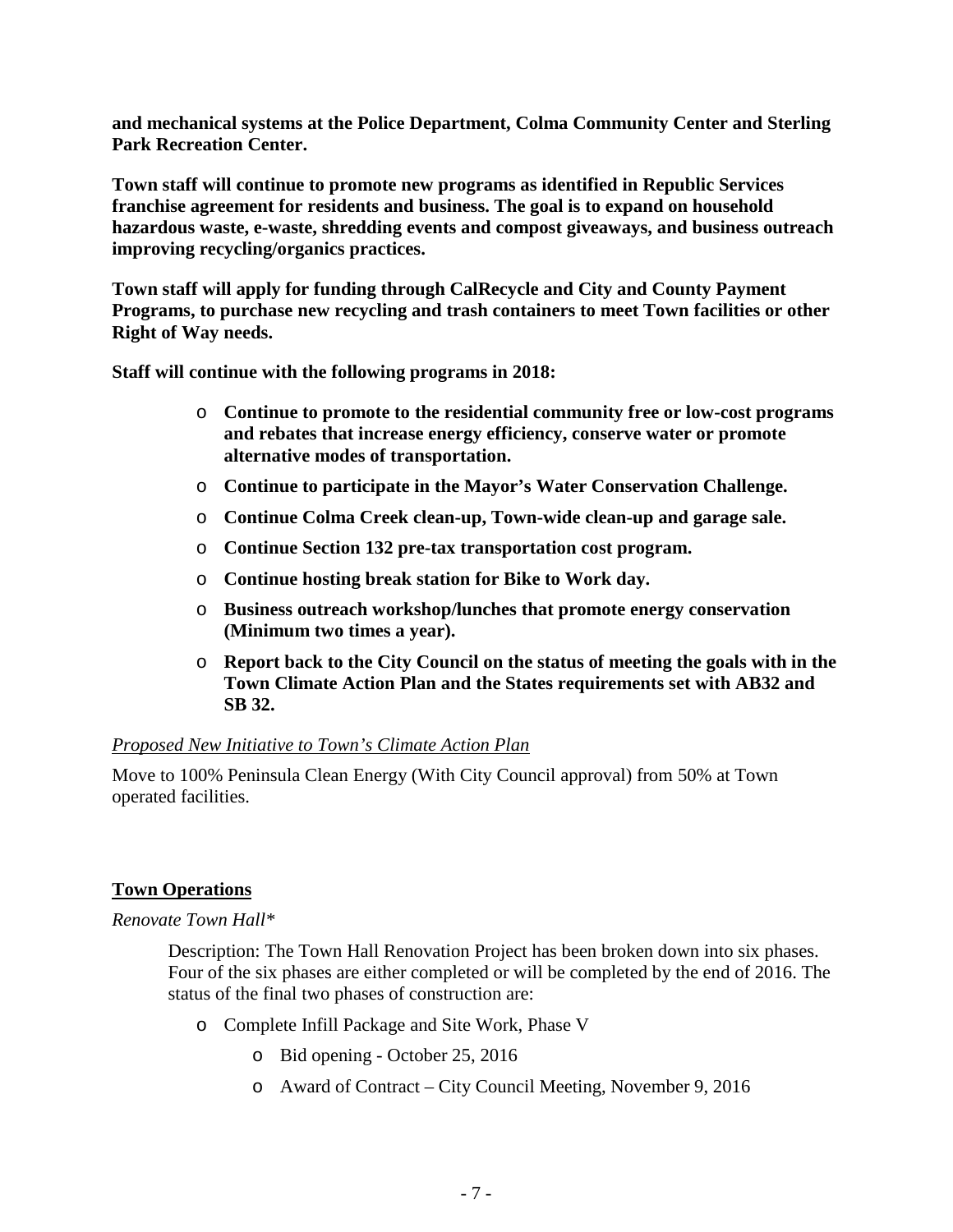- o Notice to Proceed with Phase V, January 2017
- o Substantial completion Fall of 2017
- o Completion of Parking Lot Work Once the facility can be occupied, the contractor will be authorized to move ahead with removing the Annex mobile units and complete the landscaping and upper parking lot features. This work is scheduled to take 45 to 60 days.
- o Furnish Furniture, Fixtures and Equipment, (Phase VI)
	- o Staff is currently reviewing furniture options for the Town Hall Facility and City Council Chamber.
	- o Solicit office furniture vendors via Request for Proposal, (RFP), to bid on supplying and installing furniture for the Town Hall Facility and City Council Chamber.
	- o Award Phase VI contract to office furniture vendor at the City Council Meeting in March of 2017.
	- o Substantial Completion of Phase Fall of 2017

# **STATUS FEBRUARY 2018:**

**The beginning of 2017 was the proposed start of the last major phase of the Town Hall Construction (Phase IV) project. A few months into the year Town staff was working with the proposed contractor and the Architect of Record to "Value Engineer" (VE) and reduce the project cost without diminishing the Town Hall remodel project. In the midst of the VE effort the Town was negotiating with the Contractor to enter into an agreement to complete Phase IV. It wasn't until the later part of April 2017 that Contractor withdrew from the project leaving the staff in a position of not being able to move the project forward into the final stages of construction.** 

**The goals that were posted in the 2017 plan were not met due to the withdrawal of the Contractor. What was accomplished was the completion of the VE effort, sending the project to re-bid and the selection of a new Contractor who started the final construction efforts in October of 2017. City Council approved a contract amendment with the Town's Architect to complete the Design of the Furniture, Fixture and Equipment package. This portion of the project went to bid in January 2018***.*

#### **GOALS FOR 2018**

**Today, completion of the Town Hall project is well under way. It is anticipated that the new addition and remodel of the 1941 building will be completed at the end of June to early part of July 2018. The second part of the project, removal of the Annex Modular Buildings and construction of the public parking lot will take place once staff is moved into the new facility. The second part of the project is estimated to be completed September/October time frame. All other work involved with the facility such as Furniture, Access Control is in the process of being awarded and will be installed and operational at the time of occupancy.**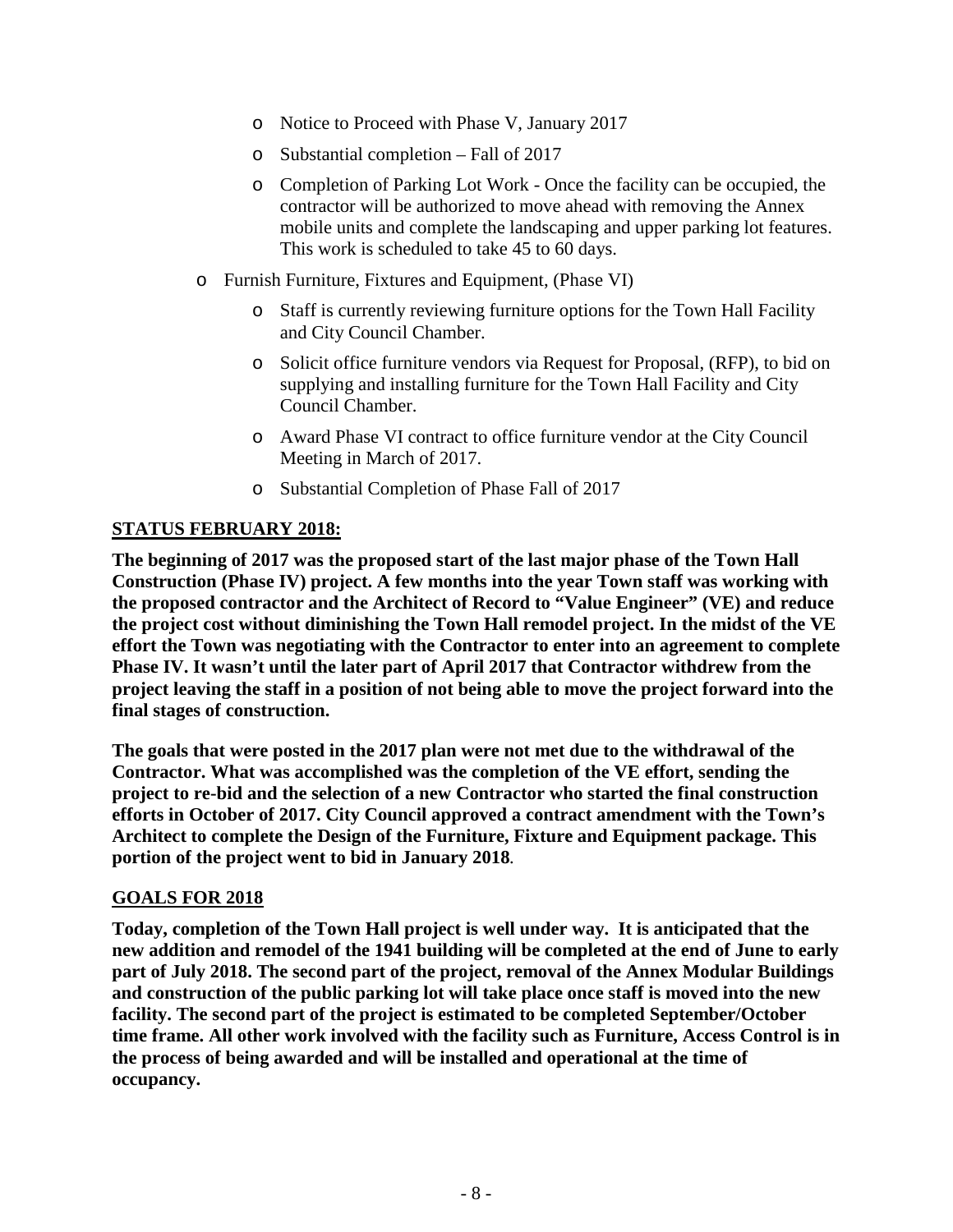#### *Increase the Use of Technology to Enhance Customer Services\**

Description: The goal is to take advantage of opportunities to improve services through the use of technology. Representative action items include the following:

- o Continue to improve the Town website to allow (1) forms to be completed and submitted on-line (2) better analytics (3) greater searching ability.
- o Implement credit card payment option on-line, in Public Works and potentially the Police Department.
- o Analyze and plan for implementation of GIS system

# **STATUS FEBRUARY 2018:**

**After attending an "Emerging Local Government Leaders" workshop centered around technology in the fall of 2016, staff contracted with web designers "Proud City." Proud City's word press "user based" platform was the solution to enhancing the online experience when using the Town's website. The project achieved staff's goals allowing forms to be submitted online, better analytics and greater searching ability. The new site was launched in May of 2017 and staff has received positive feedback from the community.**

**In 2017, staff continued to collect data on the Town's tree inventory, and sidewalk and roadway maintenance inventory in an effort to build out the Geographical Information System (GIS).** 

#### **GOALS FOR 2018**

**Once the inventory of the landscaping features, streets and sidewalk and various infrastructure systems is complete, the data can be uploaded to the GIS. Another task to be considered in 2018 is to identify the various traffic parking zones throughout the Town and upload to the GIS. This will help assist the Police Department to quickly identify enforcement of the parking zones per the Colma Parking Code.** 

**Town staff will also look to implement the use of credit cards at Town Hall, the Police Department and on the Town's website in 2018.**

*Plan for and Implement Body Cameras in Police Department\**

Description: In response to the Grand Jury report titled, "Body Worn Cameras, The Reel Truth," the Colma Police Department is developing a BWC policy that will be consistent with Athertons policy on BWC. The Colma Police Department POA has already voted on the draft BWC policy. Currently the Colma Police Department is researching the video storage needs of a BWC system and costs associated with storage, taking into consideration retention rules in accordance with the established records retention schedule (Government Code § 34090.6). Research also needs to be conducted into software programs that would automatically save and delete evidentiary recordings in accordance with law, judicial proceedings, citizen complaints, civil suits and other retention schedules.

The Grand Jury recommended that the councils of those cities/towns that have not adopted body-worn cameras direct their respective chiefs of police to develop an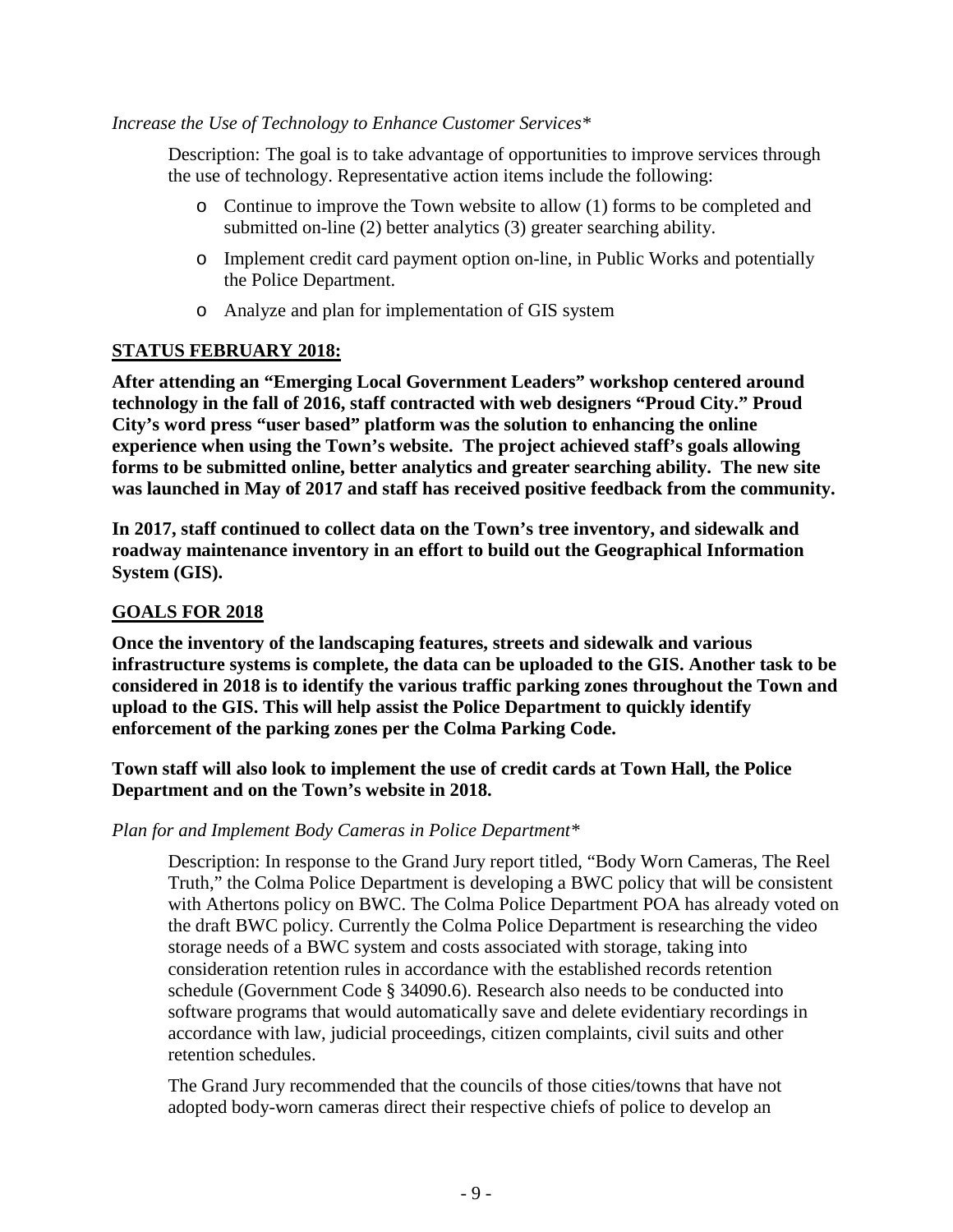appropriate body-worn camera implementation plan and advise the public of their plan by November 30, 2016.

# **STATUS FEBRUARY 2018:**

**In response to the Grand Jury report titled, "Body Worn Cameras, The Reel Truth." The response letter advised the Grand Jury that the Town may or may not be ready to implement a Body Worn Camera (BWC) plan by November 30, 2016.**

**The Colma Police Department did, however, develop a BWC policy that would be consistent with other San Mateo County agencies and their policies on BWC. The Colma Police Department Police Officers Association (POA) voted on the draft BWC policy.** 

**Commander Lum conducted research on BWC products and pricing in comparison with other agencies that have recently purchased BWC. Recently, the District Attorney's Office implemented an electronic report filing system with an emphasis on developing a Cloud based evidentiary system where the District Attorney (DA) would have the capability to view and maintain evidence, without a police department having to send video recordings from BWC and in car cameras. The system that is implemented by the DA can affect which BWC system police agencies elect to purchase based on compatibility.**

**Some police agencies have elected to hold off on their BWC purchasing due to this reason while other agencies, such a Redwood City Police Department, have abandoned their BWC implementation all together.** 

#### **GOALS FOR 2018**

**The Colma Police Department will continue to research the video storage needs of a BWC system and cost associated with storage, taking into consideration retention rules in accordance with the established records retention schedule. Research will also be conducted reviewing software programs that will automatically save and delete evidentiary recordings in accordance with law, judicial proceedings, citizen complaints, civil suits and other retention schedules.** 

**The position held by the Colma Police Department at this time is to wait and see what system the DA implements, therefore, dictating the decision made by the Colma Police Department.**

**The current in car camera system is currently (6) years old with a life expectancy of approximately 7-9 years. Technology improvements for in car cameras will be discussed and researched in our updated Capital Improvement Program (CIP).**

#### *Implement the Town's Urban Forest Management program.*

Description: The Urban Forest Management program is an ABAG PLAN Best Management Practice aimed at reducing the risks of injury and damages from falling trees. The program requires that the Town first identify and inventory all trees within Town limits and then to regularly inspect and maintain the Town's trees. In the upcoming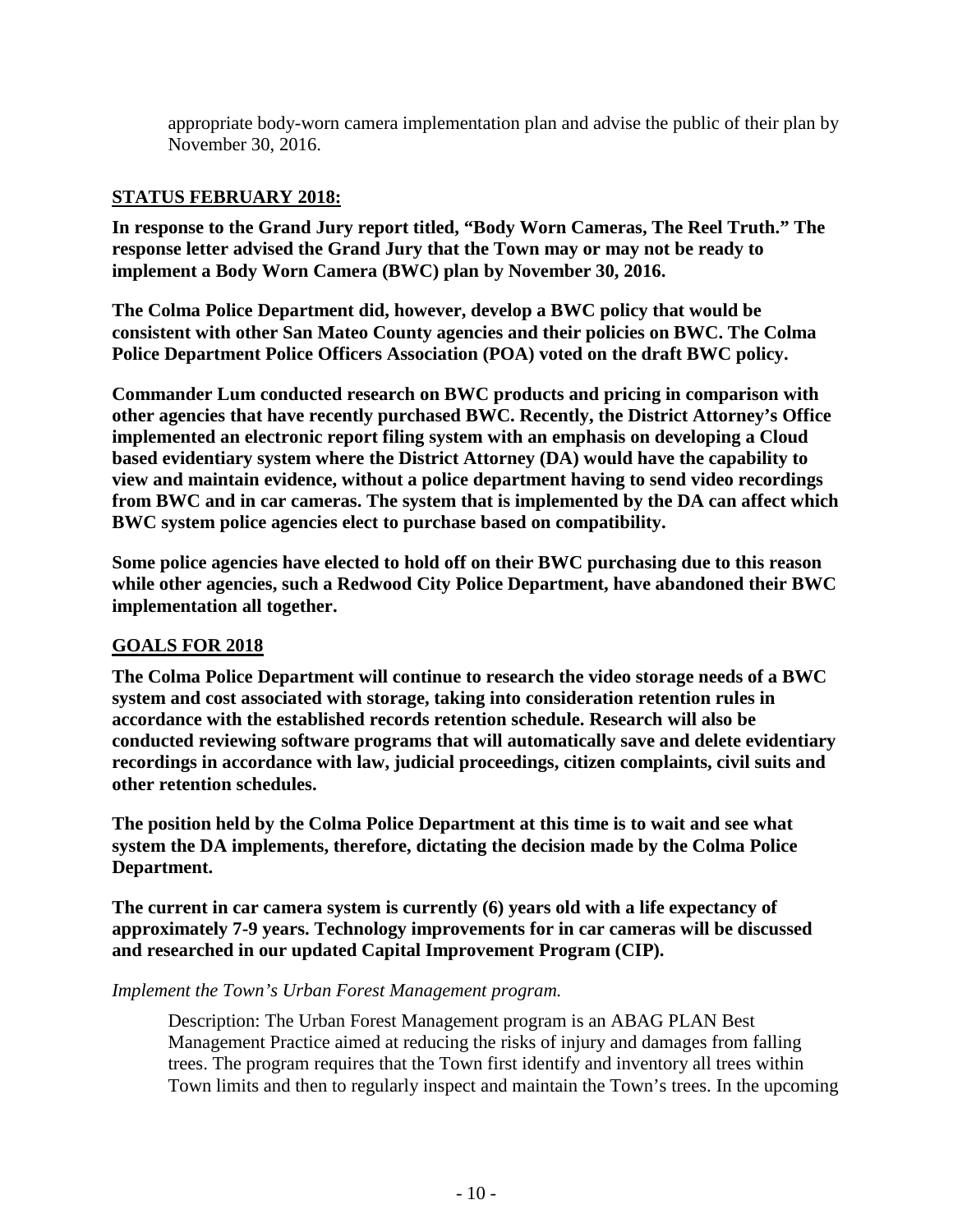fiscal year, the Town should retain a consultant to inventory and assess the overall health of all Town-owned trees.

#### **STATUS FEBRUARY 2018:**

**The Public Works Department started individually tagging each Town-owned tree within the Town's boarders. This effort included tagging the tree, identifying the species of the tree, estimating the size and overall health of the tree.** 

# **GOALS FOR 2018**

**In 2018 the Public Works Department will continue the tree inventory process until completion. Once completed, the information will be transferred to the Town GIS map system. This will help staff project annual costs for tree maintenance, such as pruning and thinning, and in some cases replacement.** 

**Town staff will be looking at separating the Town's tree maintenance portion of the Town's Landscaping Maintenance contract as a standalone contract with a qualified firm that specializes in tree health and maintenance. The benefit to the Town is to have a firm that could assist the Public Works Department in long term maintenance needs and annual budget projections. By managing the Town's trees through GIS and documenting regular tree health and maintenance, the Town will be able to reduce its potential fallen tree liability.**

# **Economic Development**

#### *Prepare Auto Row Master Plan\**

Description: Conduct feasibility study in 2016/17 for the beautification of Auto Row, and a more complete implementation of infrastructure improvements. A Master Plan for Auto Row will provide a more cohesive economic engine than simply providing beautification projects here and there along Auto Row. City Council approved the expenditure to perform a detailed study of the Serramonte area in June 2015. This study will serve as the first step of the Master Plan and will provide a wider picture of Serramonte Boulevard regarding economic development, public safety, environmental issues, aesthetic upgrades, and an urban design to tie into the potential of the proposed Town Center. The study will also review the potential of Collins Avenue and how it relates to Serramonte Boulevard.

#### **STATUS FEBRUARY 2018:**

**The Serramonte Boulevard/ Collins Avenue Master Plan was awarded to a consultant to start the study that will address four elements as follows:** 

- **Economic Development**
- **Land Use and Urban Design**
- **Street Scape and Traffic Control**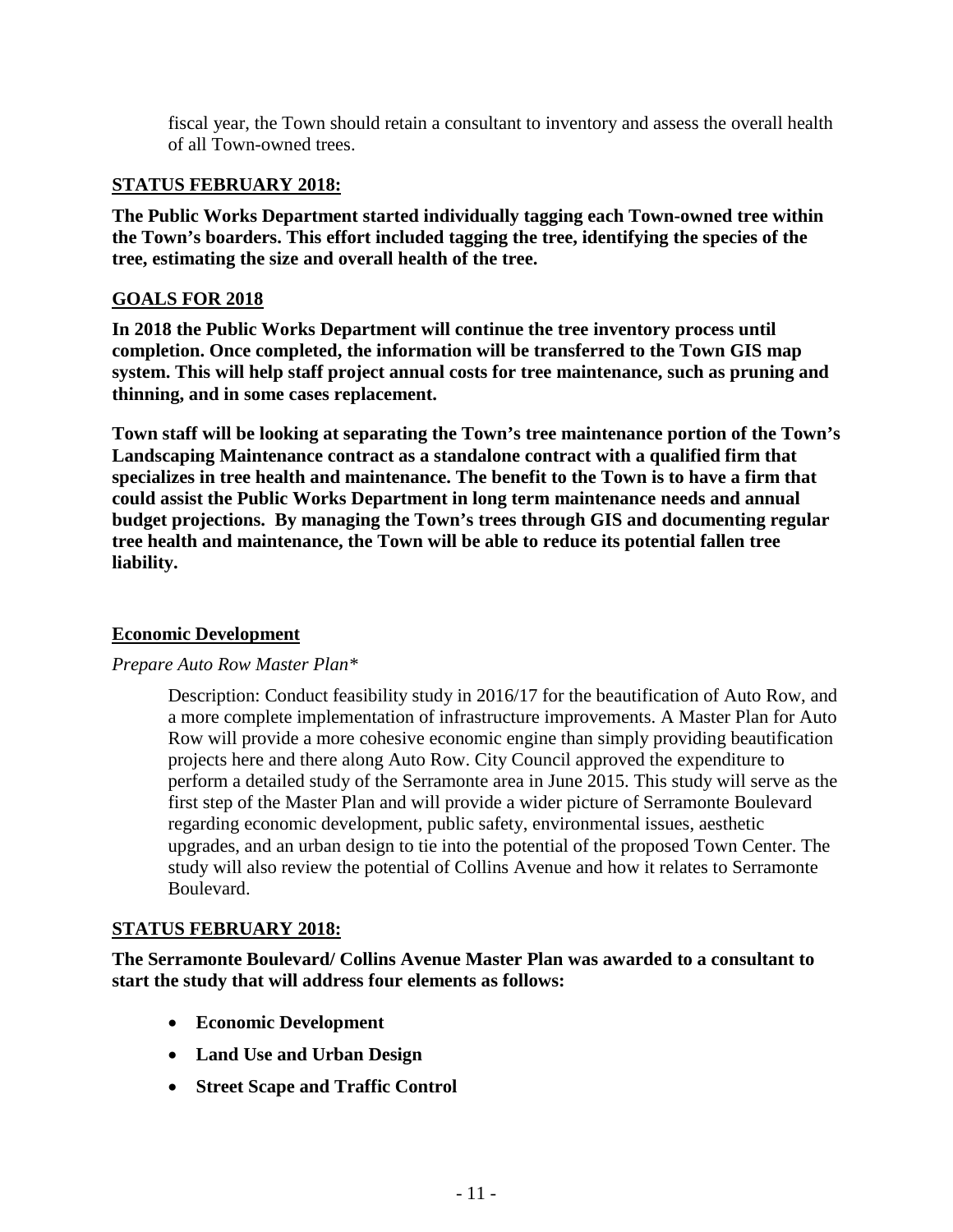• **Sustainability**

# **GOALS FOR 2018**

**In 2018 the Consultant will start their outreach to the public, various stakeholders in the Serramonte/Collins corridor. The Consultant will be presenting progress reports and options to the Stakeholders and City Council during the year, seeking guidance and approvals. The final report and masterplan for the Serramonte/Collins Master Plan is estimated to be completed in October of 2018.** 

# *Commit resources to developing a hotel business\**

Description: Identify potential sites and willing landowners for a business traveler's hotel; conduct feasibility study; adopt transit occupancy tax and submit to voters.

o A transient occupancy tax must be approved by the voters at a general municipal election. The Town holds its general municipal elections in November of every even-numbered year. Council should put a measure adopting a TOT ordinance on the November 2018 ballot.

# **STATUS FEBRUARY 2018:**

**Town staff conducted a TOT study session in 2017.** 

# **GOALS FOR 2018**

**The City Attorney's office has worked with Town staff to prepare the various resolutions and approvals that would be required to place a TOT tax measure on the November 2018 ballot. Town staff is planning to bring a recommendation to the City Council in the spring of 2018.**

*Commit resources to planning for expansion or relocation of businesses\**

Description: Continue reaching out to local businesses and potential business to offer assistance when and where appropriate.

- o Partner with key businesses to identify potential sites for expansion or relocation.
- o Adopt General Plan and update local regulations to accommodate economic development (if necessary), including modification of Town regulations to accommodate Town Center (Urban Design) plan.
- o Enter into a contract this year with HdL to produce an economic profile for the Town that maybe used to attract businesses to Colma.
- o Continue working with the Town's shopping centers to address infrastructure needs.

# **STATUS FEBRUARY 2018:**

**In 2017 staff worked with a car dealership and owner of the closed landfill site to arrange for much needed auto storage. This allows the auto dealer to store a larger inventory providing a variety of automobiles with the various packages for car shoppers, and the**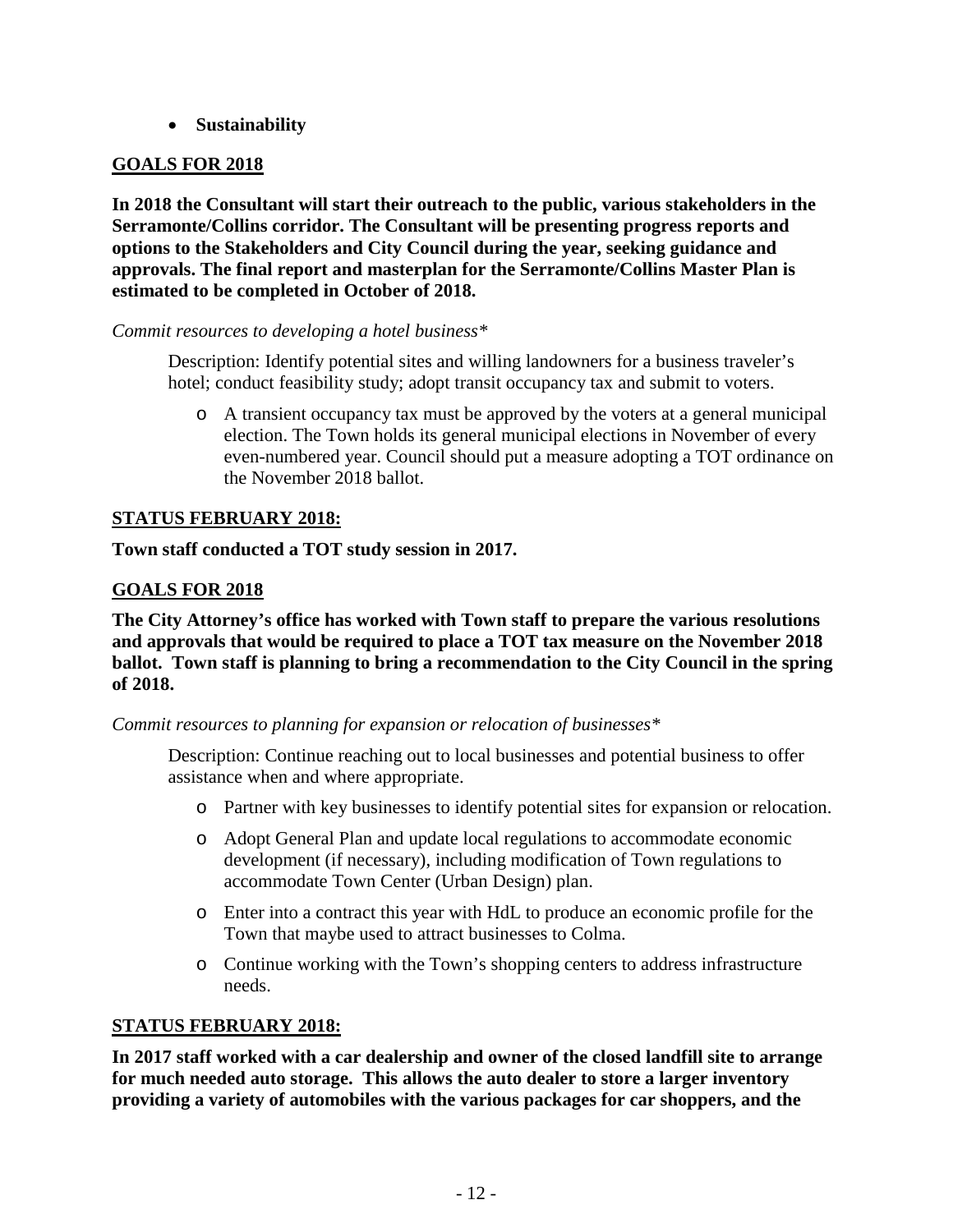**land use of an underutilized area. Staff will continue to meet and communicate with shopping center managers, owners and businesses to ensure that business needs are being addressed by the Town.** 

# **GOALS FOR 2018**

**In 2018, incorporation of the Town Center plan and other regulations concerning economic development will be included in the draft land use element.** 

**Town staff will schedule a meeting with HdL in the spring to consider entering into a contract for an economic profile for the Town. The economic profile may be used to attract and sustain businesses. Staff will also consider contracting with an individual or firm for economic development assistance that may also benefit the Town.**

#### *Proposed New Initiative to Economic Development*

Coordinate events that bring businesses and Town staff together to discuss future impacts of new laws and mandates, industry trends and recognition for outstanding service to the business and residential community. Events for consideration are; Auto Summit, Business Recognition Event, and Cemetery work group.

Consider funding a temporary shuttle program between shopping centers on weekends during the holidays.

# **Financial Health**

*Establish plan to address Town unfunded liabilities \**

Description: Review, evaluate and recommend plan to address the Town's unfunded liabilities (PERS, OPEB).

#### **STATUS FEBRUARY 2018:**

**The 2016-17 Audit will include added information on the Town's PERS liabilities (pursuant to GASB 68).** 

**A study of the Town's Retiree Medical (OPEB) benefits (pursuant to GASB 75) was completed in September 2017. This information will be included in the 2017-18 Audit and will be reviewed with the City Council to discuss the Town's current OPEB program and policy.**

**In December 2017 staff presented a study session to the City Council regarding the PERS liabilities. The City Council will receive a report and recommendations on paying down or retiring some of the "side fund" PERS liabilities to reduce long term pension expenses in the Spring 2018.**

#### *Analyze potential landscape/lighting district\**

Description: Establishing a landscape/lighting district could reduce the General Fund's exposure to costs associated with streetscape lighting costs. During FY 2017/18 staff will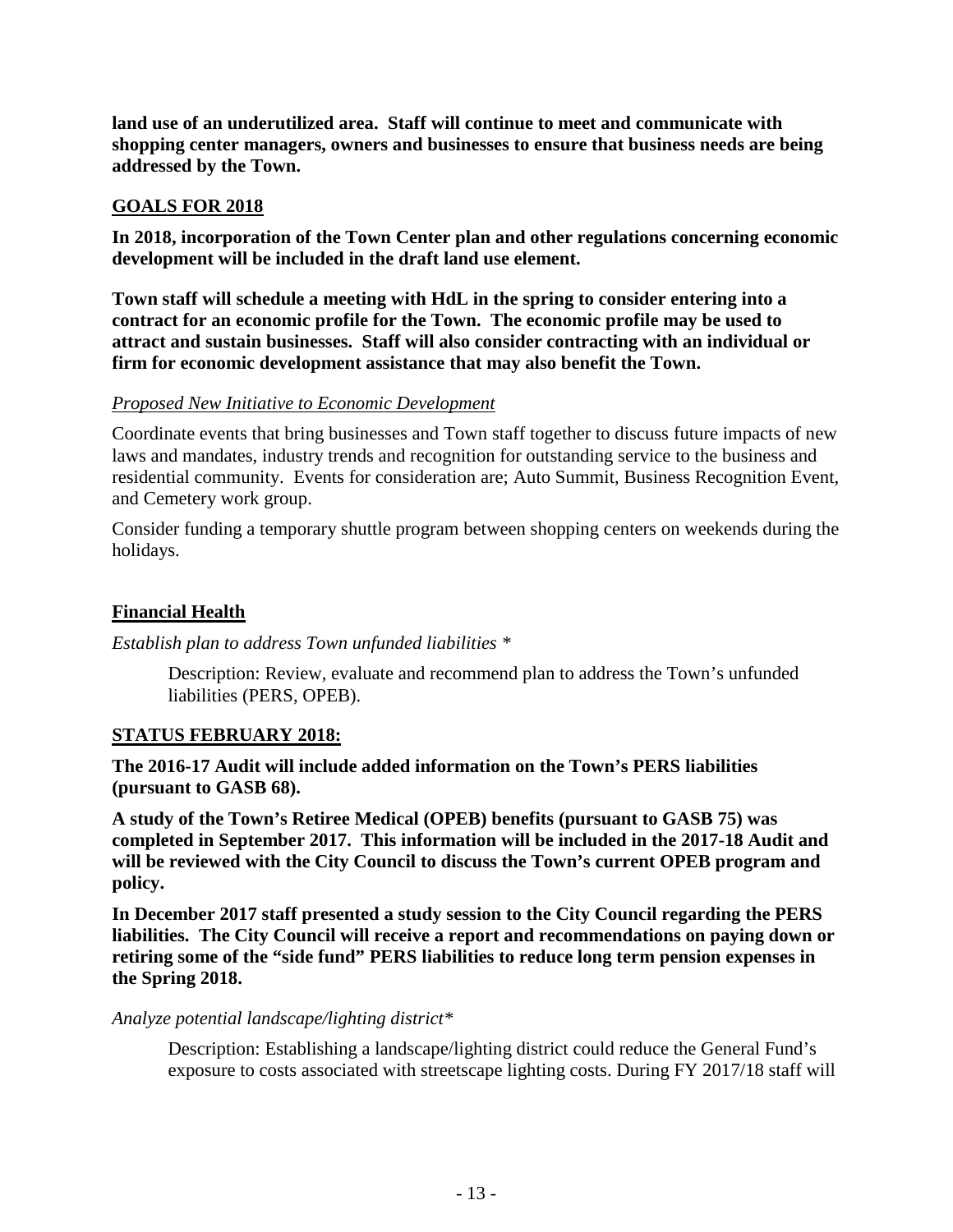analyze whether a lighting and landscaping District is recommended and will bring that recommendation to Council.

# **STATUS FEBRUARY 2018:**

**Half the street lighting in Town is currently owned by the Colma Street Lighting District, which is operated by the County of San Mateo. The City Attorney's office has provided advice to Town staff on legal issues assoicated with the long-term financial viability of a landscape and lighting district.** 

# **GOALS FOR 2018**

**Staff will evaluate the feasibility of taking over the District and taking possession of the County owned street lights.** 

**Town staff is currently contemplating options to ensure the long term financial viability and a City Council update is expected in the near future.**

*Identify and Address Other Threats to Town's long-term fiscal health\**

Description: Continue evaluation of long-term funding of staff and evaluate the pros and cons of creating enterprise funds. This program includes the ongoing discussion with the Town's wastewater treatment providers regarding Colma's contracts with each entity.

# **GOALS FOR 2018:**

**The Public Works Department will work with Finance on an upgraded Capital Improvement Budget that will include a multi-year budget for Capital projects and an Unfunded Projects List.**

**Finance will develop a Request for Proposals (RFP) for Independent Auditor services. The Town has used the same Independent Audit firm for 10 years. Best practice in this area is to go to the market every 5 years to review these services.**

**The City Manager's office will also review current contracts and consider preparing RFP's for Property Management and Information Technology firms.**

**The Public Works Department will take the lead to complete the Cost of Services study reviewing the cost of providing services (Building, Engineering and Planning Departments), the fees the Town charges for these services, and the recommended amount of subsidy that each service should receive from the General Fund.** 

**Staff will reach out to the two Sewer Districts that the Town has contracts with in regard to updating and modifying our agreements.** 

**The Public Works Department will study the cost and funding of Sewer Line replacements, Sewer Treatment expenses and capacity in a Sewer System Master Plan for City Council review and consideration.**

# **Quality of Life**

*Offer more community-based programs*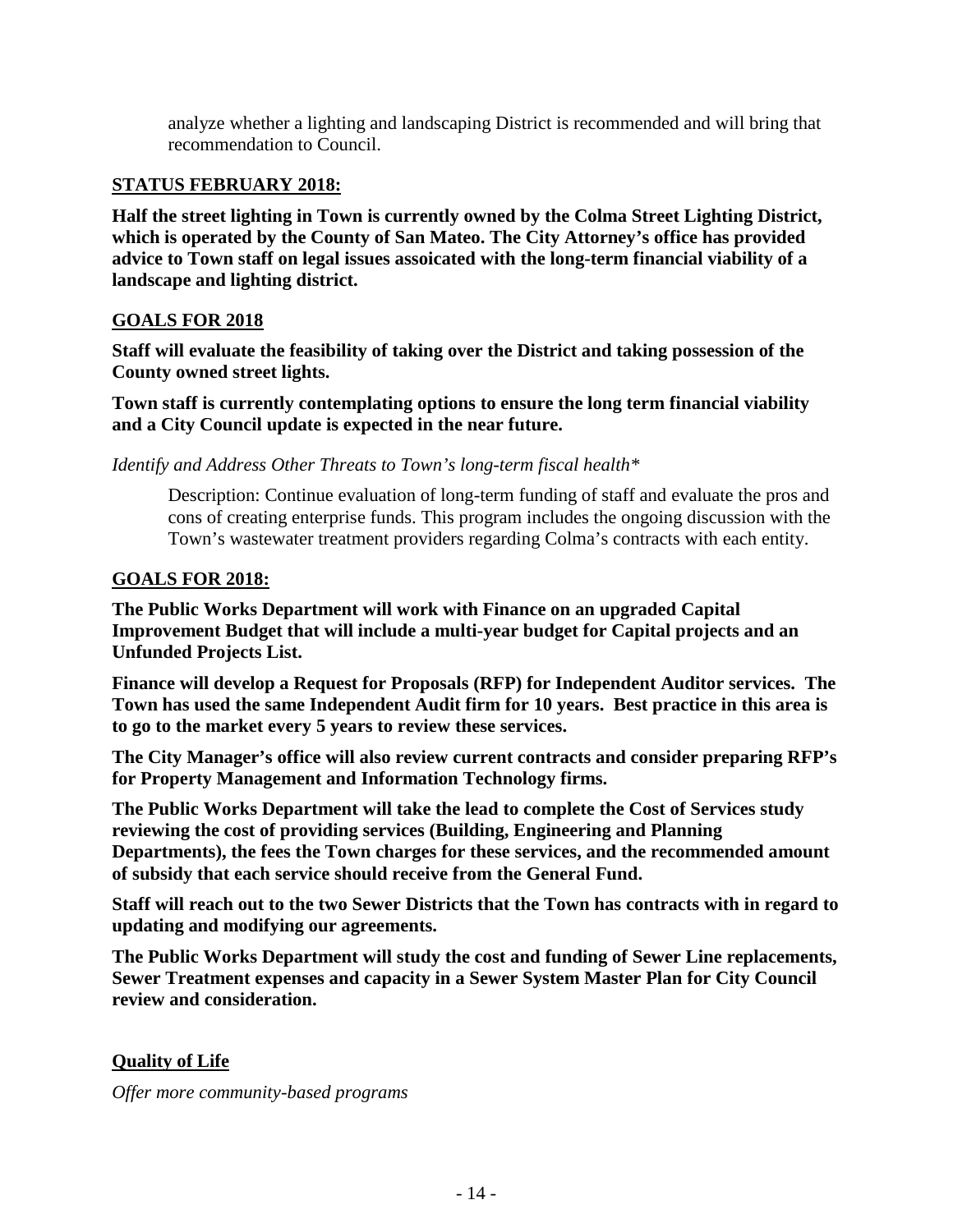Description: Examples include partnering with the cemeteries for Movies in the Cemetery" night, or cultural events (i.e. Dia De Los Muertos - Day of the Dead or the Chiang Mai Festival.) Staff will also look to host an event on the new Town Hall Plaza where the area is opened up to pedestrians on a weekend and has different vendors, music, and entertainers on hand selling goods, services, etc.

- o New events with cemeteries or on plaza at Town Hall
- o Recreation facility upgrades (Sterling Park Play Structure)
- o Dog Park upgrades (removal of gravel and replace with decomposed granite, mulch, etc., picnic table with shade)
- o Examine and plan for more recreational opportunities for the Town's teen population
- o Examine feasibility and plan for bicycle rodeo

# **STATUS JANUARY 2018:**

**Staff has collaborated with Republic Services to recognize Town businesses (Woodlawn Cemetery) during the Holiday House Decorating Contest.**

**Staff created the 1st Dia De Los Muertos Alter display located at the Colma Community Center.**

**In 2017 staff created and developed two new teen programs to provide recreation opportunities to Colma teens.**

**Open Teen Center has gained traction as it has now established a reoccurring group of youth participants on a weekly basis.**

**The Teen Advisory Board has yet to be established. Staff is using the opportunity to develop relationships with teens through the Open Teen Center to create and establish the Teen Advisory Board. Once established, the Teen Advisory Board will learn about city government and establish program ideas and provide teens with community service opportunities.**

**In 2017 Staff created and implemented the Colma Community Street Fair and Bike Rodeo. The community event brought in over 200 participants to the Colma Community Center. Live Music, Food Truck and over 20 businesses and craft vendors participated in the event. The bike rodeo consisted of a bike obstacle course, a bike repair station and a BMX bike stunt show and safety workshop.**

#### **GOALS FOR 2018**

**Staff is considering creating a community event surrounding the Dia De Los Muertos Celebration in 2018. The event would include an Alter Competition, Danza (Aztec Dancers) Performance, Music and family friendly activities.**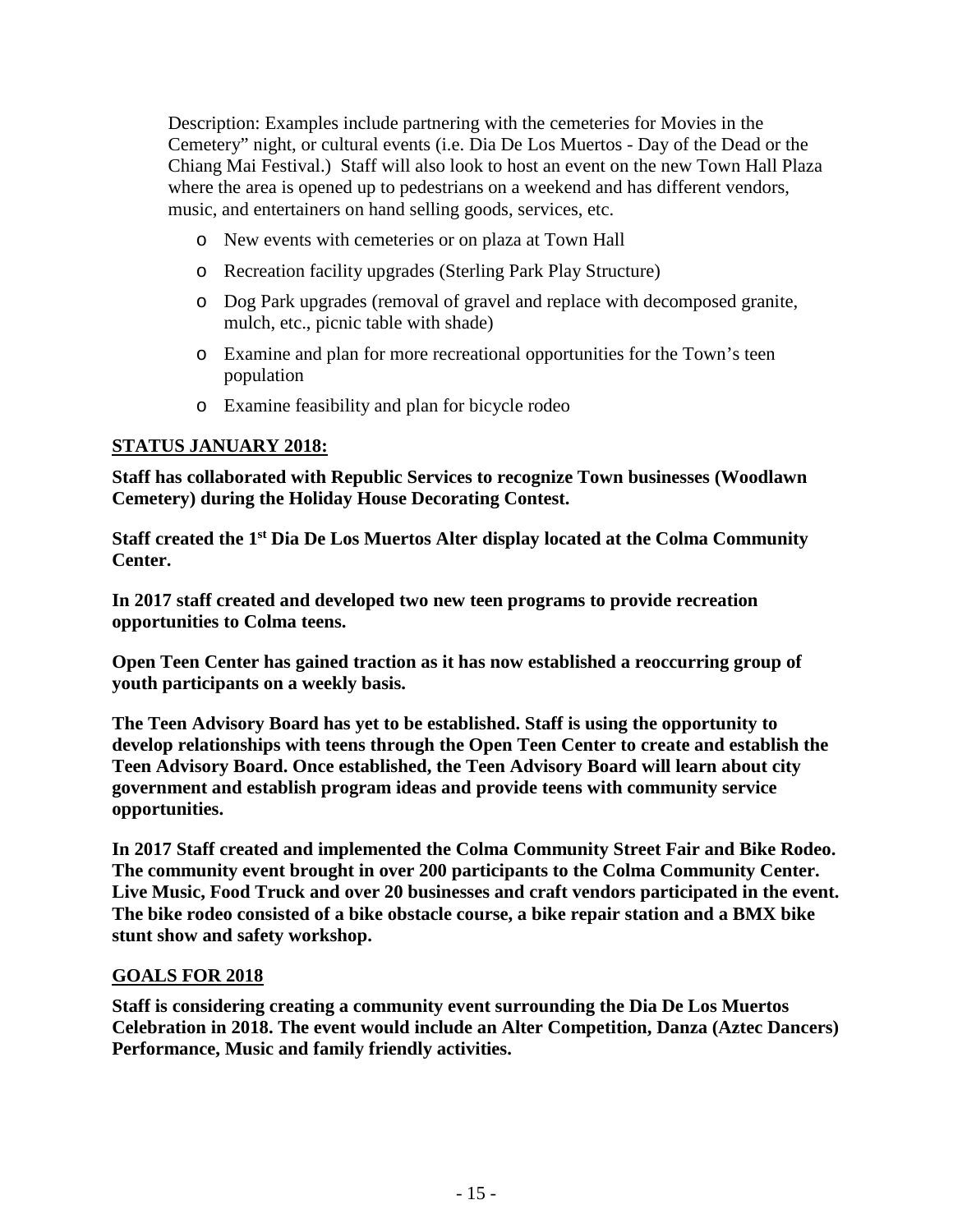**In 2018 staff plans to develop a community-based event for the opening of Town Hall. In collaboration with the grand opening of the Town Hall and Town Hall Plaza. Staff proposes a meet and greet with City Council, Live Music and Food (Hot Dogs/Burgers). Tours of the new Town Hall will be conducted throughout the event and a grand ceremony will be conducted for the ribbon cutting.**

**In 2018 staff intends to continue and expand the Colma Community Fair and Bike Rodeo. Staff would like to add more craft vendors and create a Tiny Tots bike race, a bike repair station and a bicycle safety workshop. Event would also include several food truck options, live music and family friendly activities.**

**Staff is in the process of presenting a bid package approval for the Sterling Park Playground upgrade. Pending project costs, the upgrade will include an expanded playground area, additional picnic tables and par course work out equipment. If approved the project is anticipated to be completed in the early summer of 2018.**

# **During the Fiscal Year 2018-19 budget process staff intends to introduce a Capital Improvement Project upgrading the Bark Park.**

# *Continue Police Department outreach to residents and youths*

Description: Continue to increase Police Department visibility throughout the residential and business communities through various programs:

- o Emergency preparedness trainings (Are You Ready; EOC Exercises)
- o Address parking issues in the Sterling Park neighborhood
- o Establish and maintain bicycle patrols in the residential and business areas
- o Continue to have officers walk neighborhoods and business communities
- o Crime education and police department transparency via social media

# **STATUS FEBRUARY 2018:**

**In 2017 the Police Department conducted 2,187 residential patrol checks, 494 residential foot patrols and 818 business checks.** 

**Officers were involved in a total of 96 community events in 2017. Many of these events involved the Town's youth and seniors, in collaboration with the Recreation Services Department. The Police Department will continue to maintain these efforts throughout 2018.**

**In 2017 the Colma Police Department, in partnership with the Colma Fire Department, held an "Are You Ready" training session at the Colma Community Center. We extended the invitation to Broadmoor PD and their residents for this emergency preparedness training session. Two Emergency Operations Center (EOC) exercises were conducted with Town staff. The first exercise was an incident involving an earthquake scenario. The second was a Web EOC exercise, training staff on how to report incidents and requests resources county-wide during a natural disaster.**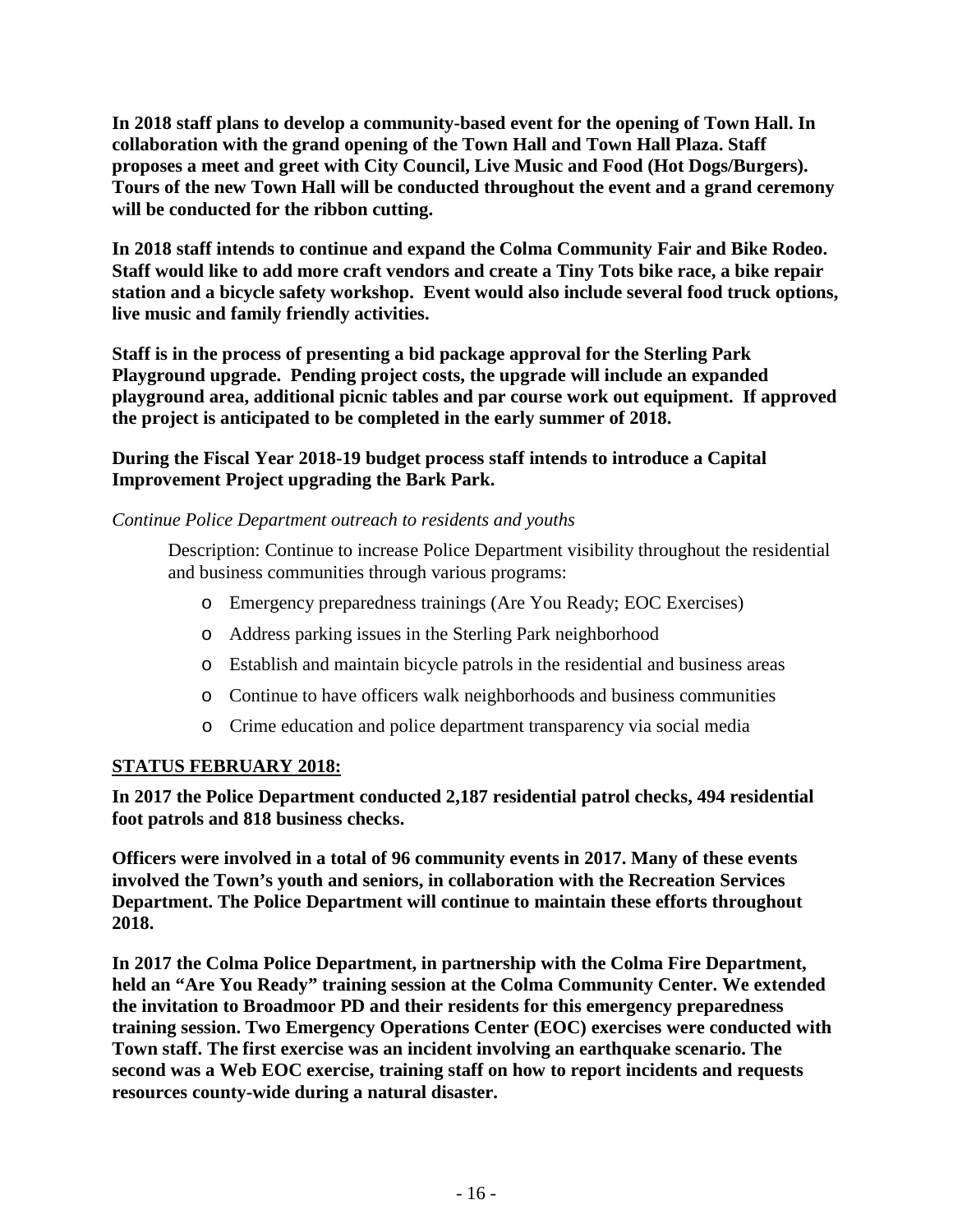**In 2017 Police Department staff worked on potential solutions to parking problems in the Sterling Park neighborhood and other areas of Town. Staff recommended changing the number of preferential parking permits to (4) four per household, and eliminating guest permits altogether. Temporary parking permits may be requested from the Police Department for fourteen days at a time and no more than fifteen times per year. These changes were adopted by City Council in 2017.**

**Other parking areas that were identified as needing attention were businesses on El Camino Real, fronting Sterling Park and parking zones north of F Street on El Camino Real. This area was changed to a two-hour parking zone all day, every day.** 

**Police Department enforcement efforts have resulted in 354 parking citations in the Sterling Park neighborhood and a total of 1,252 Town wide. The Police Department received authorization from City Council to hire a part time Community Services Officer to enhance our parking enforcement efforts.** 

# **GOALS FOR 2018**

**The Police Department has scheduled an "Are You Ready" training session on February 21, 2018 at the Colma Community Center and will conduct an EOC operation for a disaster during the first quarter of 2018.**

**In 2018, Staff will continue to research and find solutions to hazardous areas of Town and Sterling Park to include examination of the intersections at F Street and Clark Ave., E Street and Clark Ave., and B Street and Clark Ave. Red zones in these areas may assist with the line of sight for drivers and controlling the intersections with stop signs. Collins Ave. is experiencing a high volume of parking that has impacted the businesses in that area and along Mission Road. Parking on F Street between Clark Ave. and 601 F Street will be redefined for residents and commercial vehicles early in 2018.**

**Maintaining the bicycle patrol unit with adequate staffing was challenging in 2017. In 2018 1-2 additional officers will be trained to continue bike patrols in our residential and business communities.**

**Continue to utilize the Colma Police Department social media sites to educate, share information with the public, and to be more transparent. These sites include, Facebook, Twitter, Nixle, and Next Door Colma.** 

# *Proposed New Initiative to Quality of Life*

- Regularly scheduled Farmers Market or Off the Grid event
- Complete the Age Friendly Cities Initiative
- Sterling Park Neighborhood Improvements Develop master plan on how to manage trees, sidewalk damage from trees and pedestrian safety
- Police Department to conduct youth outreach and programming utilizing \$10,000 in grant money received